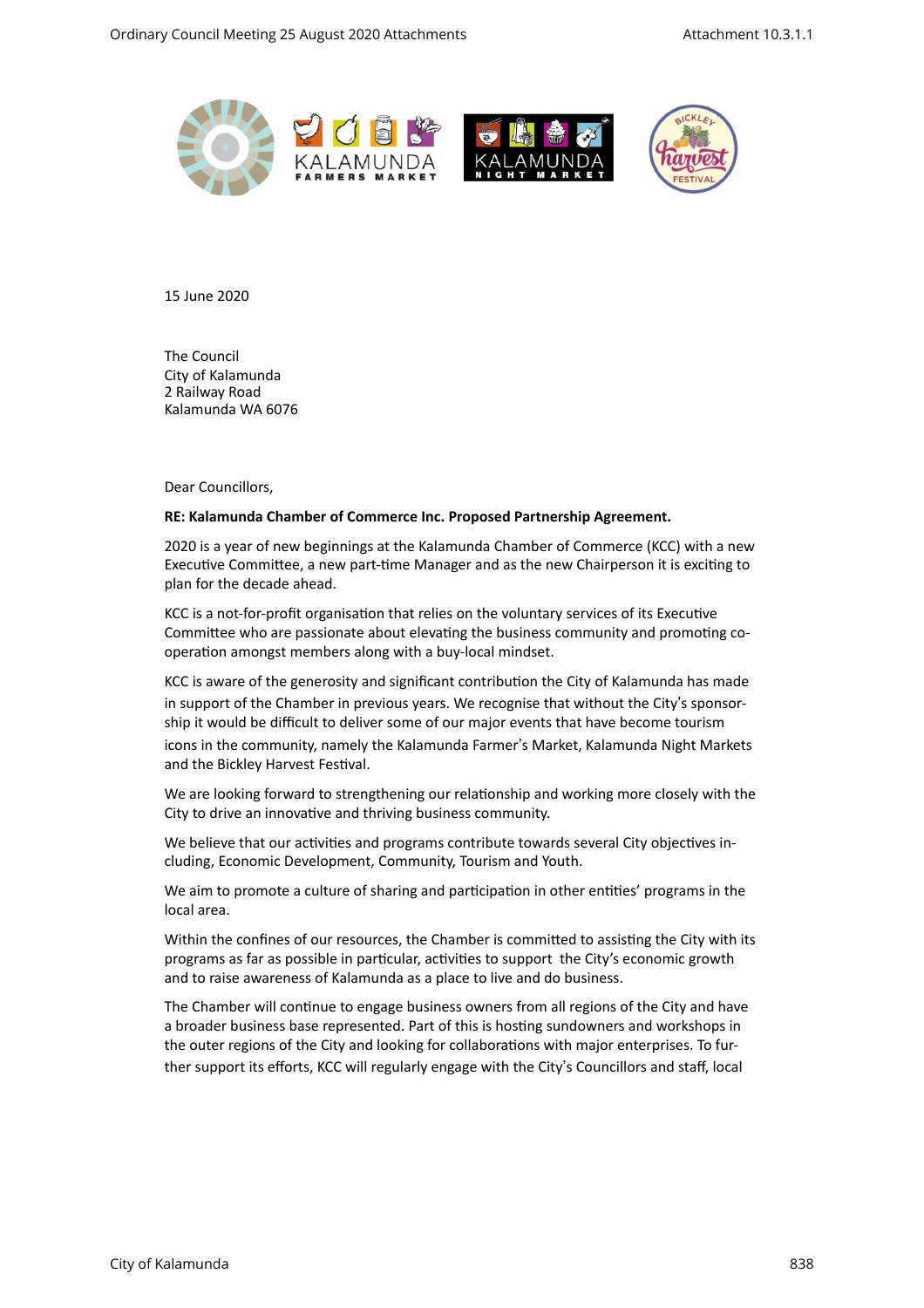representatives of State and Federal Parliament and other community groups to co-operate and work together towards common goals.

Thank you for considering our partnership proposal.

Kind regards

Elvy

Jon Elbery Chairperson - Kalamunda Chamber of Commerce Inc.

# ATTACHMENT - PROPOSED TERMS OF PARTNERSHIP AGREEMENT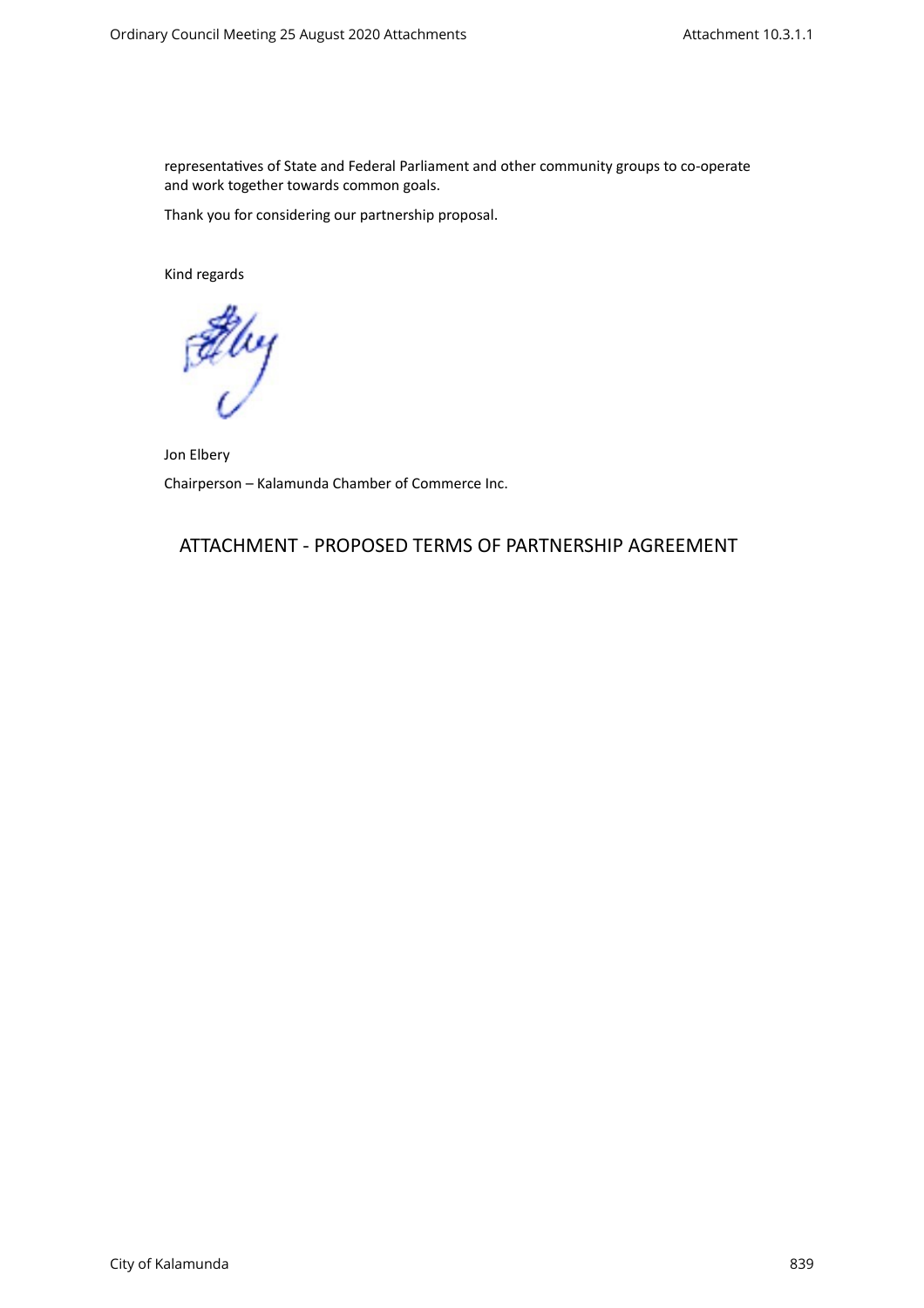### **ATTACHMENT - PROPOSED TERMS OF PARTNERSHIP AGREEMENT**

#### Purpose

The purposeofthisPartnershipAgreementis to identifyandagreereciprocal benefits and financial arrangements between the Chamber and the City in the pursuit of economic and business objectives set out below.

### **T**erm

It is suggested that the Partnership Agreement commences on August 3, 2020 and continues until June 30, 2021, with an option for a one-year continuation subject to agreement by both parties unless otherwise terminated in terms of the agreement.

#### **Objectives**

- a) To attract future investment to the region
- b) To increase the number of visitors to the region
- c) To act as advocates on behalf of local businesses
- d) Toincreaseopportunitiesforlocalbusinessesandproducers
- e) To encourage residents to shoplocally
- f) To recognise business achievement and excellence

#### Reciprocal Arrangements

The City is asked to consider:

- a. Awaiver of fees and charges forthe `trading in thoroughfares and public spaces licence' fort he KCC Farmers Marketand KCC Night Marketandincludingwaste management. (Valueof\$9871)
- b. A waiver of fees for use of an office upstairs in the Perth Hills Visitor Centre to the value of \$3,880 (not including cleaning and utility charges) which has an existing lease agreement which expires 30 September, 2021.
- c. Theuse of the Cityof Kalamunda conferenceroom,ForrestfieldLibraryConference Room and/or Zig Zag Cultural Centre seminar room, up to 6 times per year for Chamberworkshops,seminarsandevents toa maximum value o f\$1,000.
- d. A 50% fee waiver for KCC members to join the Perth Hills Visitor Centre (Value of \$1100)
- e. Funding request for \$20,000 for the Bickley Harvest Festival
- f. Fundingrequest for \$1,000 for the Kalamunda Christmas lights

The totalestimatedvalueofinkind/inlieuandcashamounts to \$36,851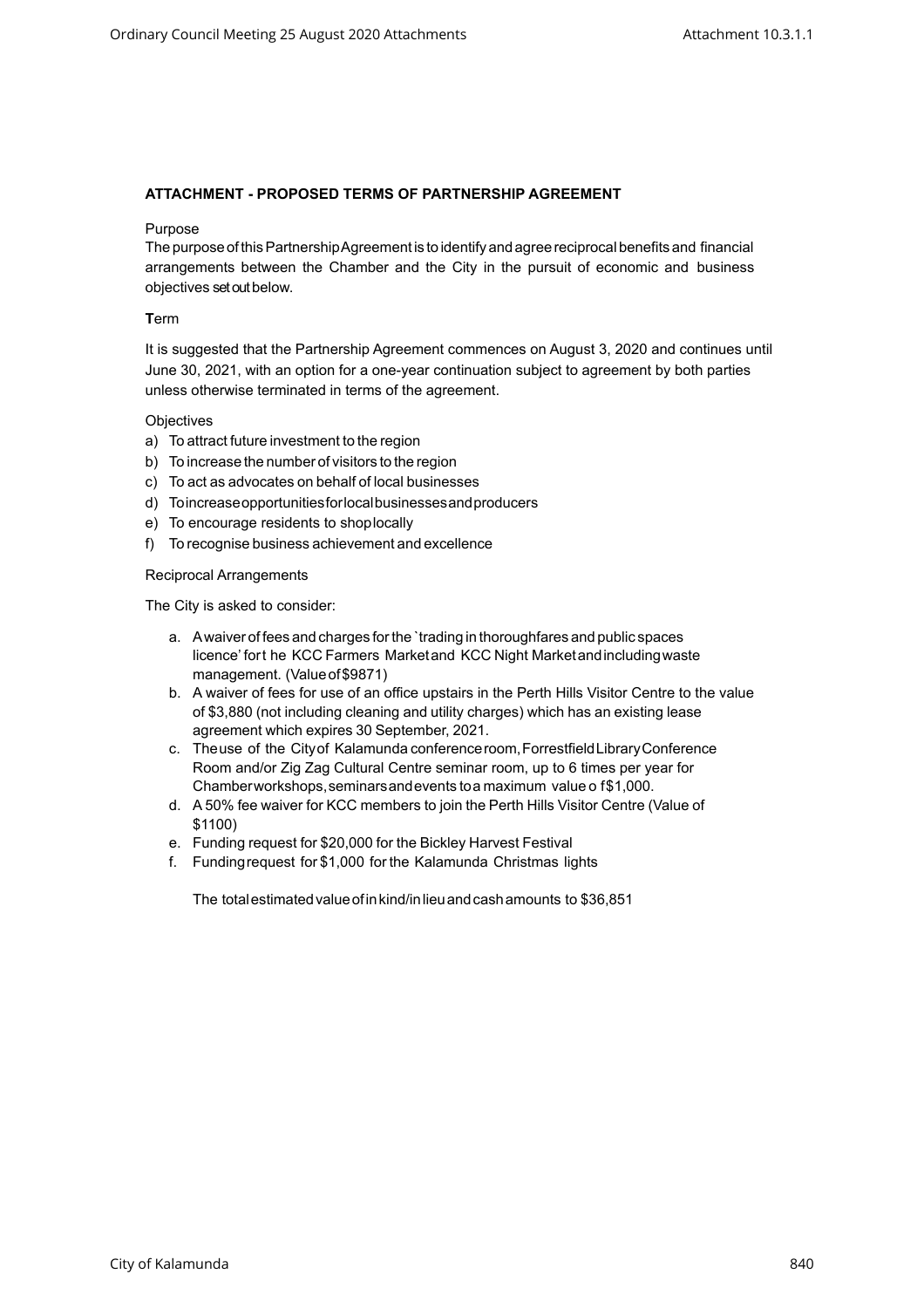The Chamber will confer on the City a Platinum Sponsorship status, which includes the following benefits:

# 1. **Logo&CorporatePromotion**

- a) Banner space on the KCC website linked to your website for the duration of this agreement
- b) Yourlogoonourmonthlynewsletter`KalamundaConnection'andevent correspondence
- c) Yourlogo/banneratourworkshopsandnetworkingevents
- d) Yourlogodisplayedduringwebinarsandvirtualnetworkingsundowners
- e) Listing on the KCC Member Directory webpage

# 2. **KCC Markets**

- f) A free permanent stall at each KCC Farmers Market every Sunday (must adhere to market guidelines)
- g) A free permanent stall at each KCC Night Market (must adhere to market guidelines)

# 3. **KCC Business ExcellenceAwards**

- a) 12 complimentary tickets to the annual Business Excellence Awards Event or any replacement event
- b) Naming rights to a Business ExcellenceAwards category
- c) Theopportunitytospeakat the Business Excellence Awards dinner
- d) Free entry to 2-awardcategories

### 4. **Social Media and Email Newsletter**

- a) Share City posts with commercial interest to businesses in the City
- b) Aminimum of 12 shares per month to Facebook and Instagram
- c) 2 guest articles pa on the KCC blog, 'Chamber Matters'
- d) 2 guest sections pa in the KCC newsletter, 'Kalamunda Connection'
- e) Tagging City on all relevant KCC, Farmers Market, Kalamunda Night Market and Bickley Harvest Festival posts

# 5. **Inaddition,the Chamber commits to**:

- a) Delivering the annual Bickley Harvest Festival and Christmas Lights Program
- b) Operating the Kalamunda Farmers Market, the Kalamunda Night Market and the Christmas in July Market
- c) Endeavouring to increasenew memberships, particularly in the Kalamunda foothills, to ensure that the Chamber is representative of the entire City of Kalamunda.
- d) Continuingtoseekexternalpartnershipsandsponsorships thatwillbringeconomic investment into Kalamunda.
- e) Provide the City a copy of the minutes and financials of the monthly Chamber Meetings